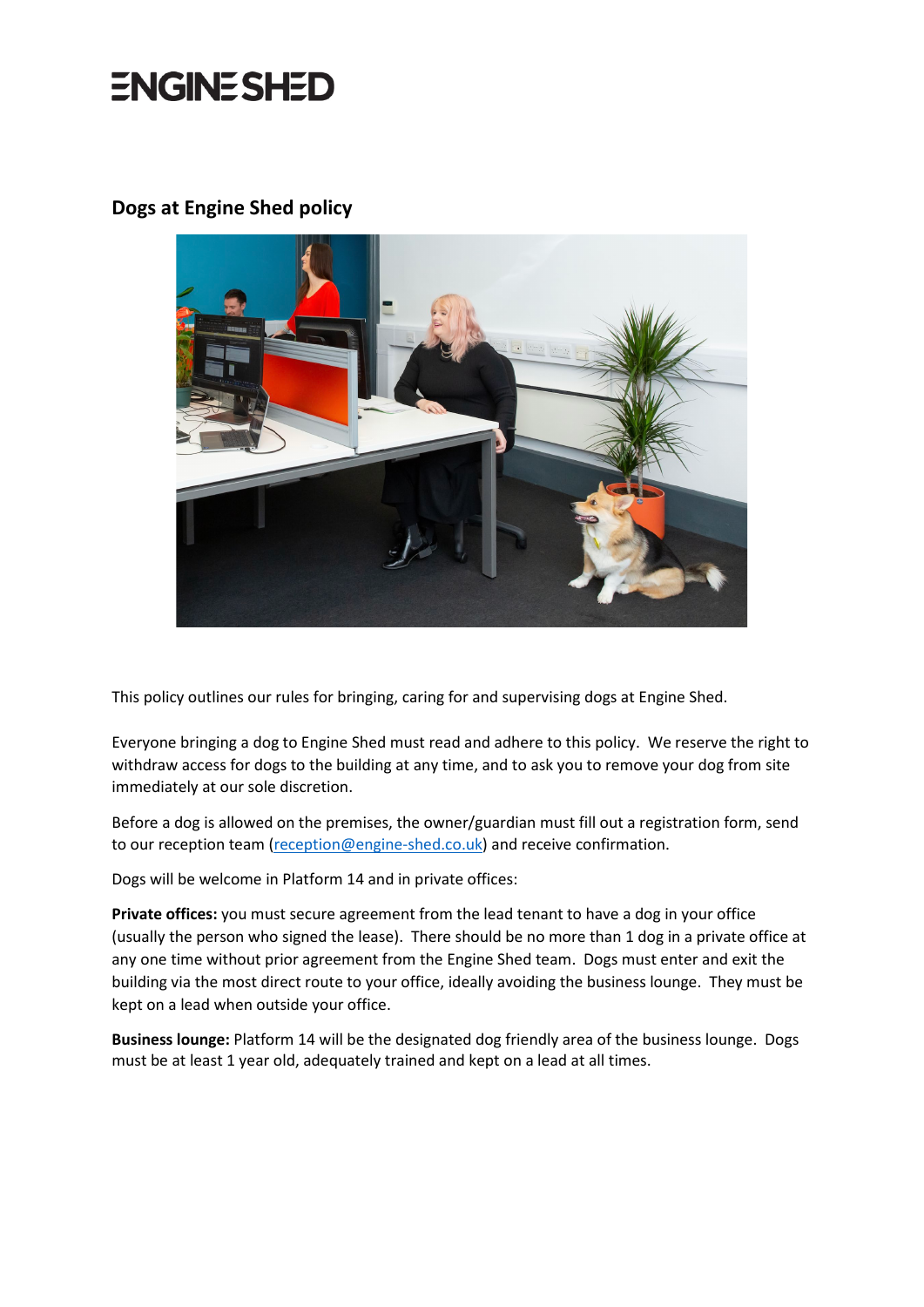## **ENGINESHED**

## **Owner/guardian Responsibility**

#### Owners/guardians are required to:

- Ensure that dogs are supervised at all times.
- Keep dogs in their private office or with their guardian in Platform 14 except when entering/exiting the building. They must be on a lead at all times in shared areas.
- Secure appropriate permission from their company before bringing a dog into a private office. Office risk assessments should be updated.
- Be solely accountable and responsible for their dog's behaviour.
- Where the dog has a nervous disposition or suffers from anxiety, consider a coat/collar/ or small sign to inform people not to approach and cause your dog any unwanted stress.
- Only walk dogs outside the building.
- Clean up after their dog with dog mess cleaned up and removed from site, dog mess MUST NOT be placed in the office bin.
- Ensure that their dog does not endanger themselves or others, or damage property.
- Ensure that their dog does not distract or disrupt other residents.
- Be responsible for any expenses and cleaning required as a result of their pet's behaviour.